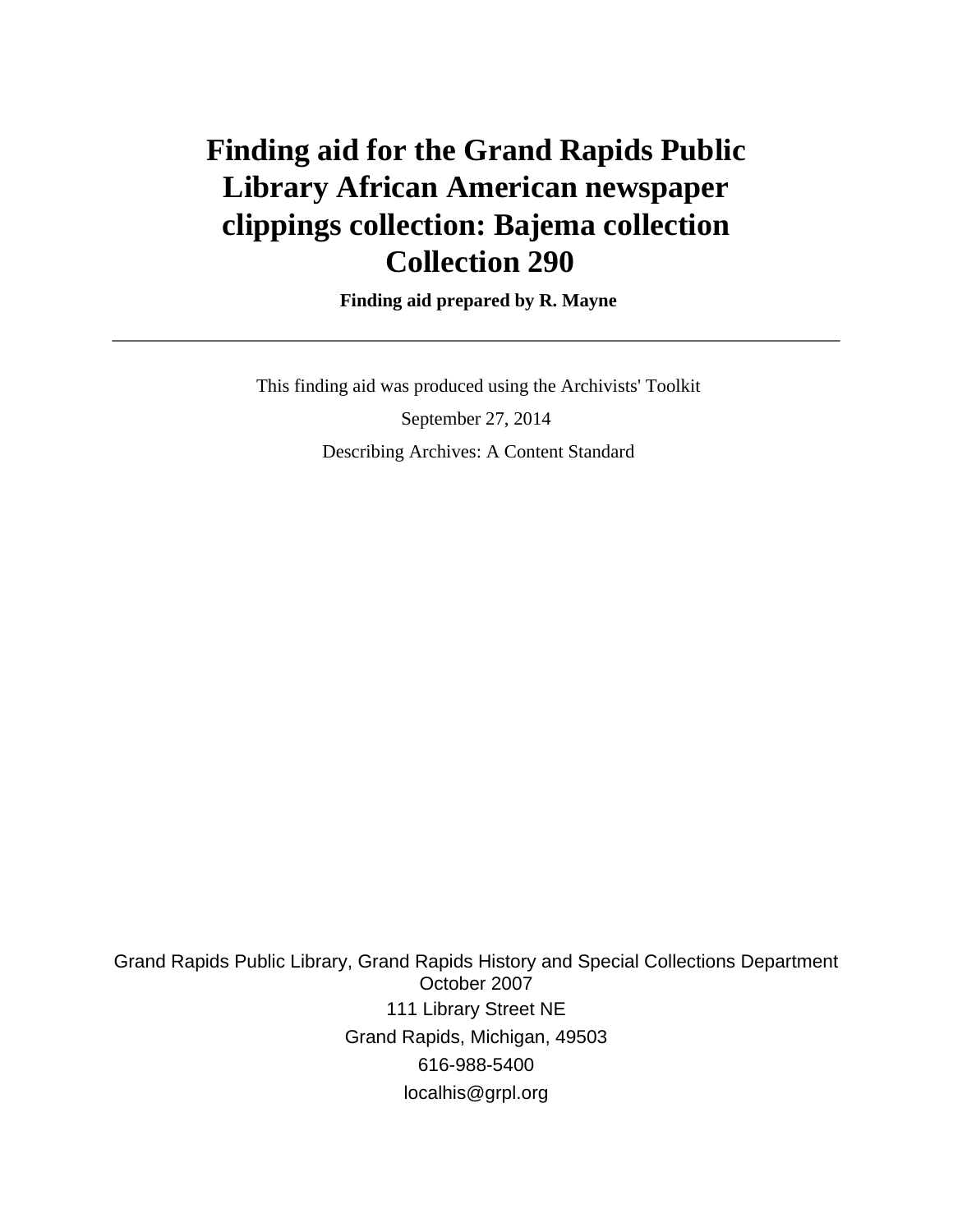# **Table of Contents**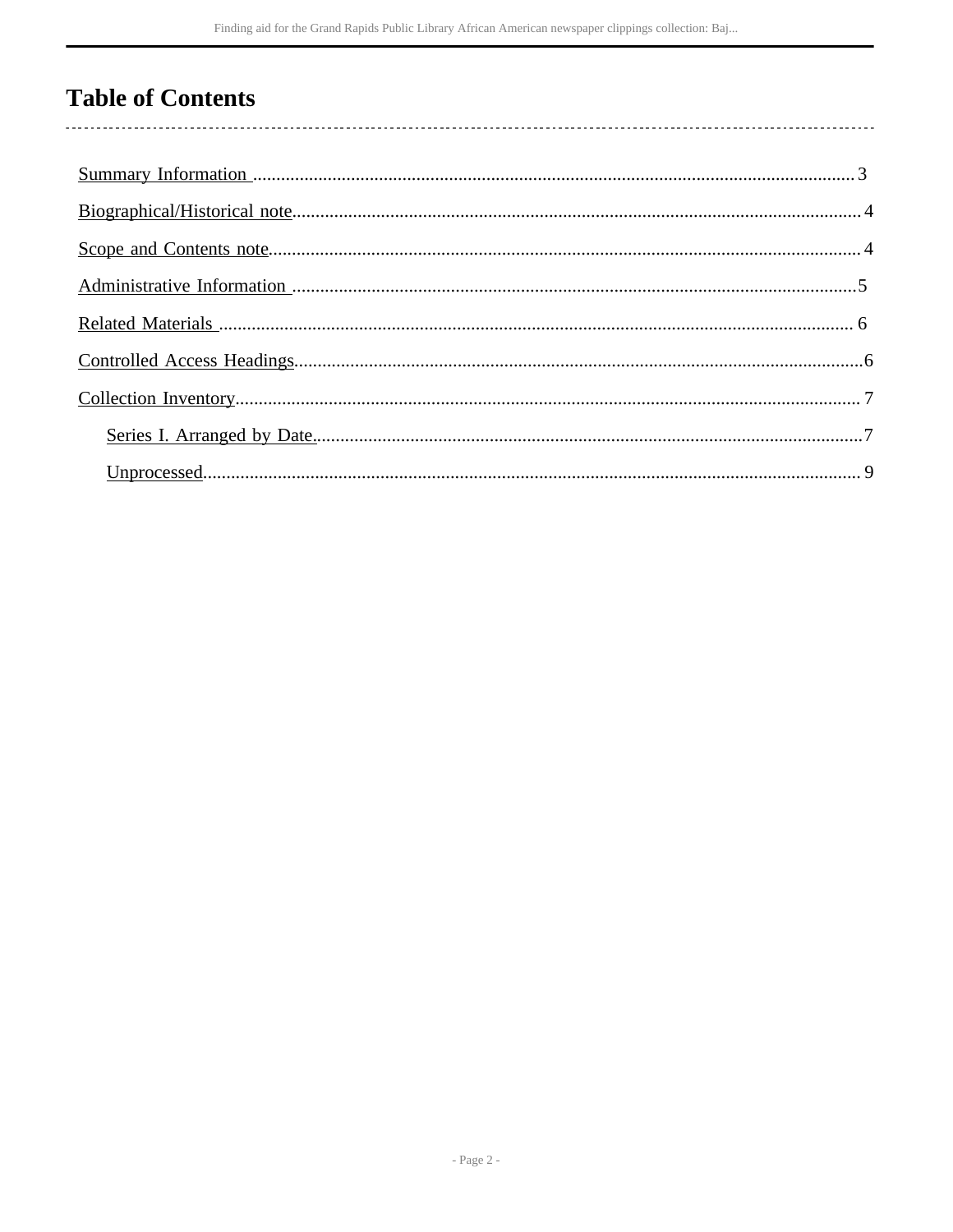# <span id="page-2-0"></span>**Summary Information**

| <b>Repository</b> | Grand Rapids Public Library, Grand Rapids History and Special<br><b>Collections Department</b>                                                                                                                                                                                                                                                                                                                                         |
|-------------------|----------------------------------------------------------------------------------------------------------------------------------------------------------------------------------------------------------------------------------------------------------------------------------------------------------------------------------------------------------------------------------------------------------------------------------------|
| <b>Title</b>      | Grand Rapids Public Library African American newspaper clippings<br>collection: Bajema collection                                                                                                                                                                                                                                                                                                                                      |
| Date [inclusive]  | 1836-1936                                                                                                                                                                                                                                                                                                                                                                                                                              |
| <b>Extent</b>     | 2.7 Linear feet Six boxes                                                                                                                                                                                                                                                                                                                                                                                                              |
| Language          | English                                                                                                                                                                                                                                                                                                                                                                                                                                |
| <b>Abstract</b>   | This collection contains photocopies of newspaper clippings reporting the<br>lives of African Americans in Grand Rapids, Michigan. The newspaper<br>clippings cover a hundred year period, from 1830 to 1936. They include<br>mostly Grand Rapids newspapers but are supplemented with clippings<br>from Chicago and other Michigan newspapers. Review and collection of<br>the articles was primarily done by the donor, Carl Bajema. |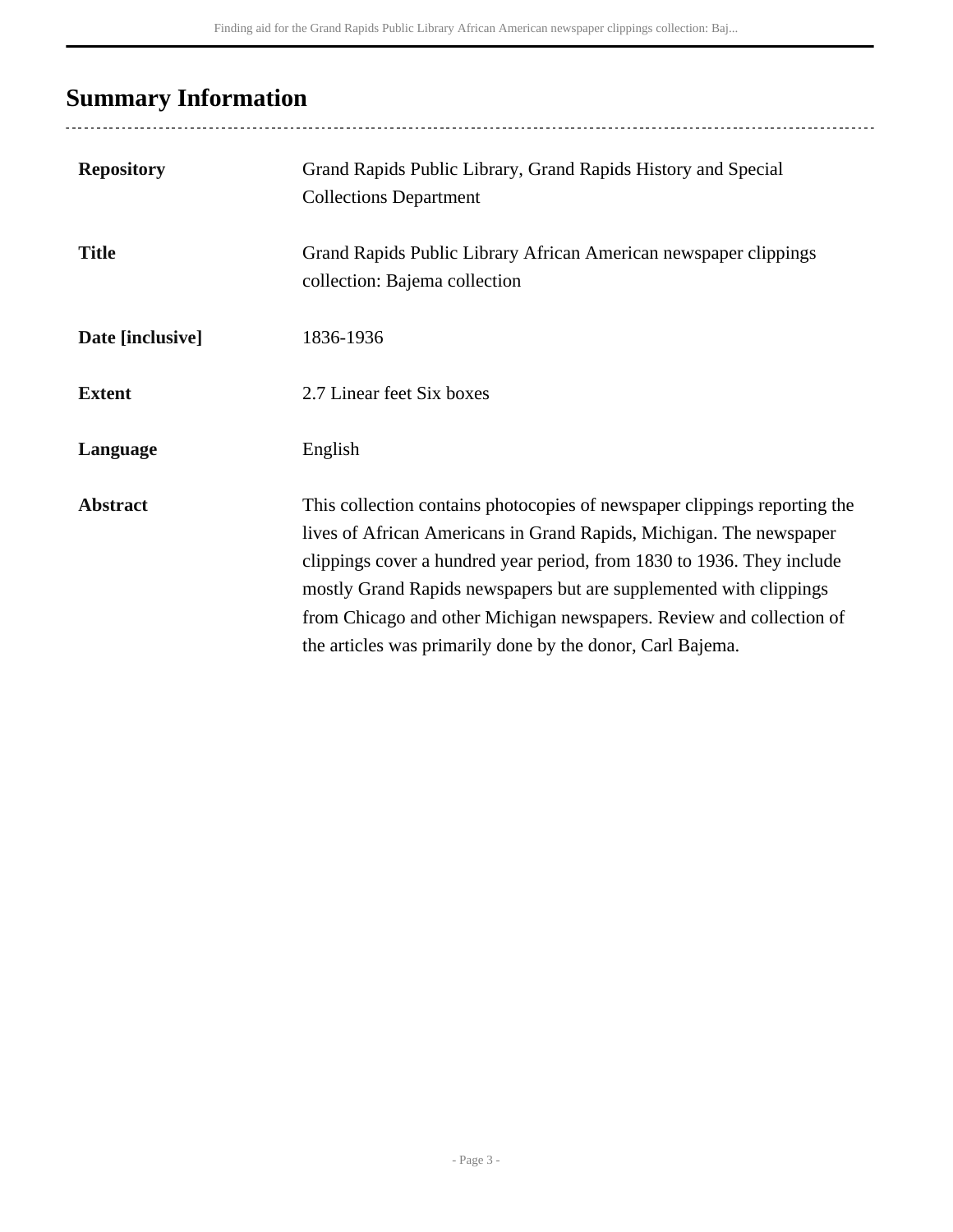## <span id="page-3-0"></span>**Biographical/Historical note**

Dr. Carl Bajema is a Professor of Biology at Grand Valley State University, where he has been on the faculty since 1964. For the past 18 years he has studied the environmental history of Michigan, concentrating on the natural and cultural history of the Grand River Valley. As part of his research activities Professor Bajema has reviewed old newspapers on microfilm, for those published before 1930, for articles related to deforestation and reforestation, terrestrial and aquatic animal populations, transportation, recreation, pollution, floods and flood control. The contents of these articles provide information on the environmental impact of such activities during the first one hundred years of white settlement of the Grand River Valley.

During his newspaper research, Bajema began to notice other important articles on other topics, and was encouraged to print these out for placement in the Grand Rapids Public Library newspaper clipping files. This endeavor grew until Bajema derived clipping files developed in the several broad subject areas, including the Civil War, baseball, education and women.

This collection, the GRPL African American Newspaper Clippings Coll., is a result of Bajema's discovery of newspaper articles on this important ethnic group in U.S. History. The clippings are primarily from the local Grand Rapids newspapers of the era, but also in newspapers of other nearby cities. The addition of some information from other cities was prompted by the absence of local papers for certain time periods, or due to the value of the information found in the other papers. Dates missing from the local papers in the middle of a run are believed to have been published, unless otherwise noted, but disappeared before the microfilming was done in the mid-20th century.

Carl Bajema has been a local historian in the broader sense for a number of years, having been a member of the Grand Rapids Historical Commission, and an active member of the Grand Rapids Historical Society, winning the Baxter Award from that organization in 2006.

### <span id="page-3-1"></span>**Scope and Contents note**

An index for the collection is available on the library's website (African American Newspaper Clippings).

During the life of these clippings the term "Negro" was used, instead of the later "Black" or "African American" or other terminology. It is also possible that the individuals documented here were not all from Africa, though this data is unlikely to be provided in most cases via the clippings.

The newspaper articles are arranged by date. The newspapers included in this collection have different span dates. A list of these dates was compiled for the Civil War portion of the Bajema collection. This collection likely contains the same date spans, but there may be some variation.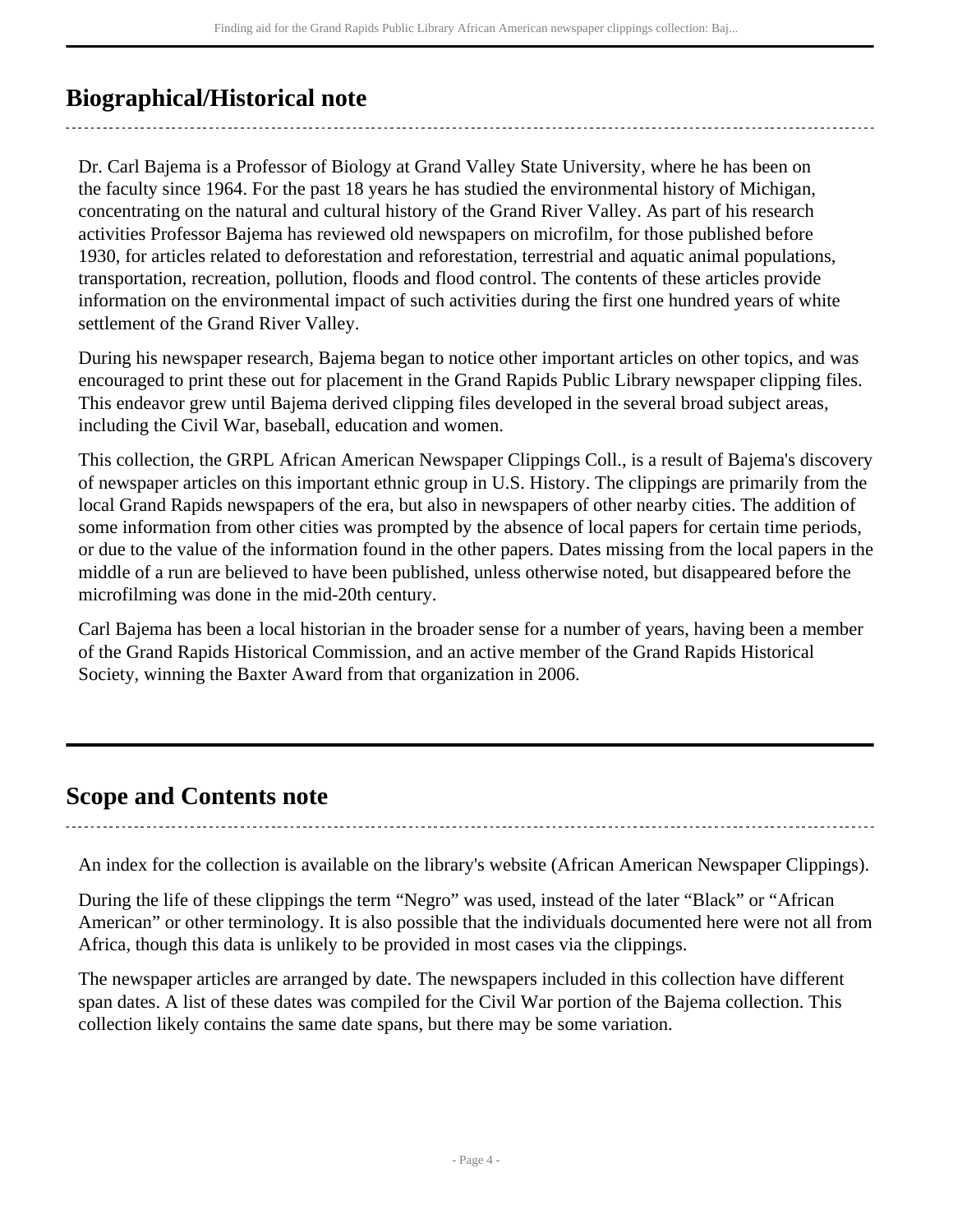- Allegan Journal: 27 January 1862-15 Feb 1869.
- Alcona Country Review: 28 February 1897.
- Alpena Angus: 31 March 1886-18 September 1895.
- Coopersville Observer: 03 January 1919.
- Detroit Advertiser & Tribune: 07 May 1861-29 December 1863.
- Detroit Free Press: 14 July 1864-02 Dec 1869.
- Grand Haven Evening/Daily Tribune: 14 October 1893-17 November 1926.
- Grand Haven News: 07 December 1859-03 February 1864.
- Grand Rapids Daily Democrat: 13 December 1865-22 July 1897.
- Grand Rapids Daily Eagle: 03 May 1858-27 September 1893
- Grand Rapids Enquirer & Herald: 05 Jan 1856-02 July 1862.
- Grand Rapids Evening Press: 12 January 1893-26 May 1925.
- Grand Rapids Herald: 09 October 1886-11 October 1929.
- Grand Rapids News: 02 May 1913.
- Grand Rapids Times: 09 October 1875.
- Ionia Standard: 09,23 September 1875, 20 January 1876, 11 January 1877.
- Manistee Daily News: 27 January 1897.
- Muskegon Daily Chronicle: 19 June 1891-03 July 1913.
- Petoskey Record: 25 Nov. 1908
- Reed City Clarion: 24 October 1884-04 August 1897.
- Roscommon News: 08 June 1888.
- Sault Saint Marie News: 17 December 1892

There is also one folder of miscellaneous and undated newspaper clippings.

### <span id="page-4-0"></span>**Administrative Information**

### **Publication Information**

Grand Rapids Public Library, Grand Rapids History and Special Collections Department October 2007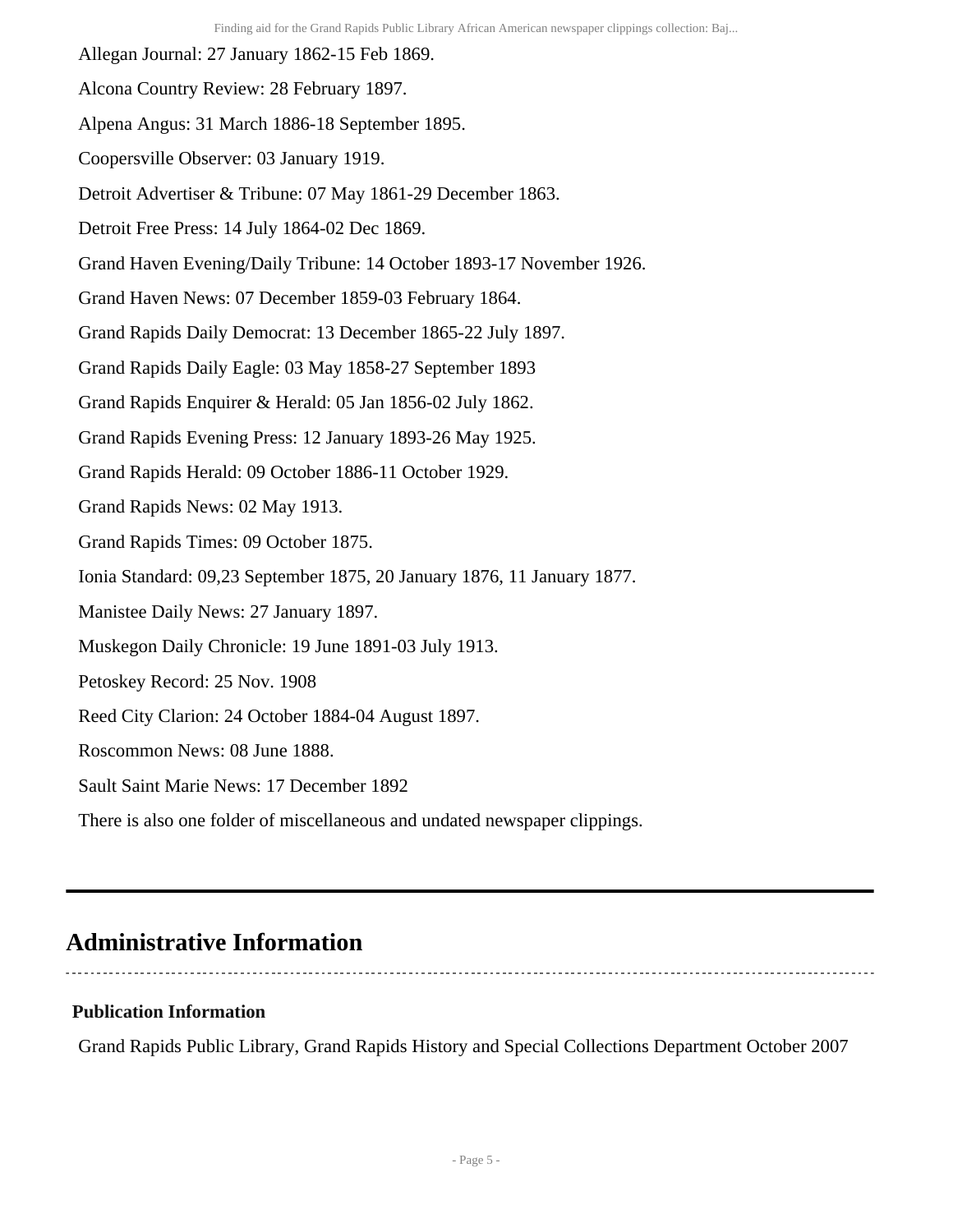### **Immediate Source of Acquisition note**

Carl Bajema, accession number 1999.035.

### <span id="page-5-0"></span>**Related Materials**

#### **Related Archival Materials note**

Coll. 244, Michigan Soldiers Reported in Civil War Era Newspapers : Bajema Collection. Index in preparation by volunteer John Gelderloos.

Coll. 113, Black History Exhibit Collection, 1984/1985. Funded by: Alpha Kappa Alpha Sorority, Inc.

Coll. 249, Grand Rapids Public Library African American History Collection

### <span id="page-5-1"></span>**Controlled Access Headings**

### **Genre(s)**

• newspapers

### **Geographic Name(s)**

• Grand Rapids (Mich.) -- History

### **Subject(s)**

• African Americans -- Michigan -- Grand Rapids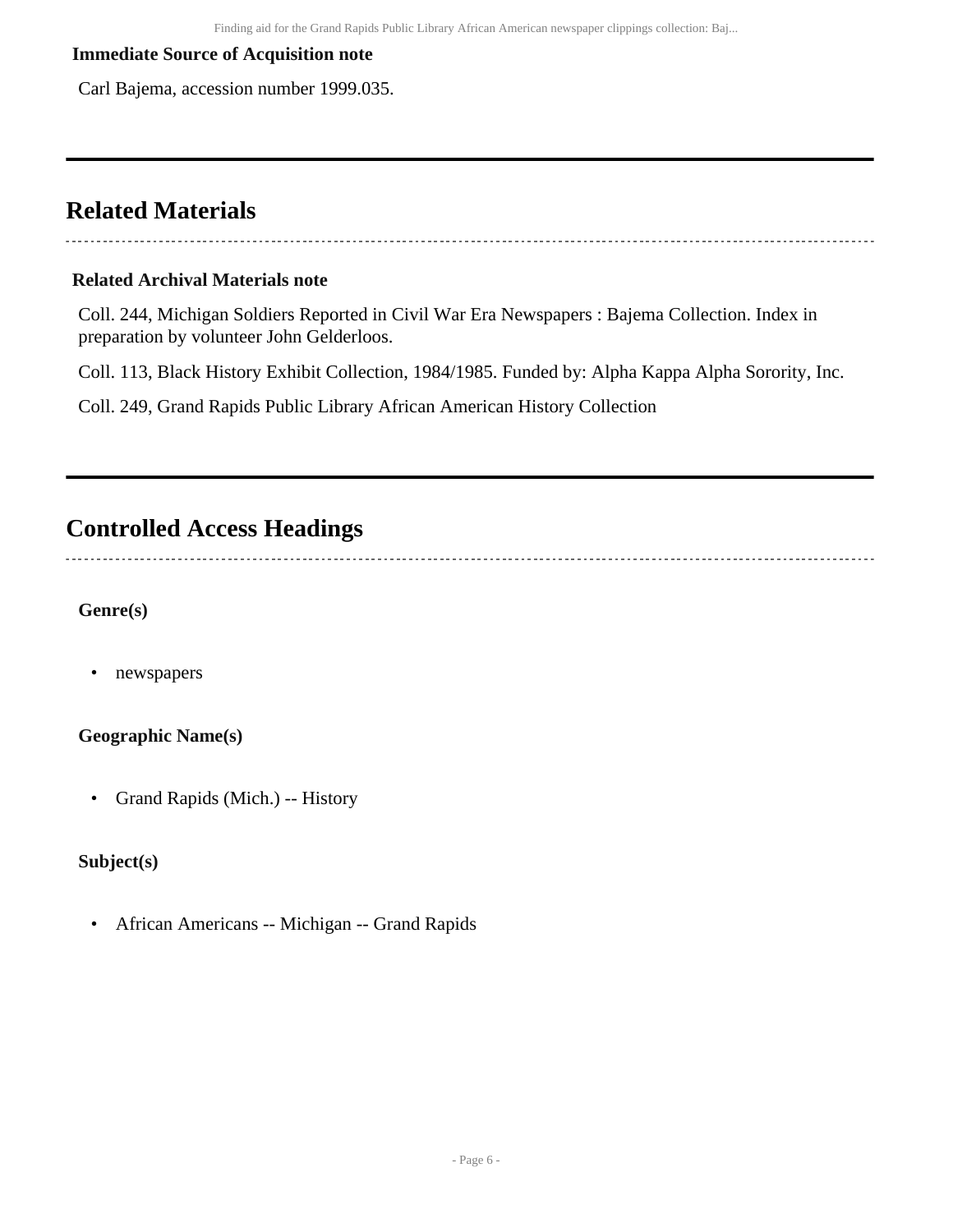**Series I. Arranged by Date.**

## <span id="page-6-0"></span>**Collection Inventory**

<span id="page-6-1"></span>**Series I. Arranged by Date.** 

|           | <b>Box</b>   | Folder           |
|-----------|--------------|------------------|
| 1830-1839 | $\,1\,$      | $\,1\,$          |
| 1840-1849 | $\mathbf{1}$ | $\overline{2}$   |
| 1859-1855 | $\,1\,$      | $\overline{3}$   |
| 1856-1858 | $\mathbf{1}$ | $\overline{4}$   |
| 1859-1862 | $\mathbf 1$  | $\mathfrak{S}$   |
| 1863-1864 | $\mathbf 1$  | 6                |
| 1865-1867 | $\mathbf 1$  | $\boldsymbol{7}$ |
| 1868-1869 | $\mathbf{1}$ | $\,8\,$          |
| 1870-1872 | $\mathbf{1}$ | 9                |
| 1873-1875 | $\mathbf{1}$ | $10\,$           |
| 1876-1880 | $\,1\,$      | $11\,$           |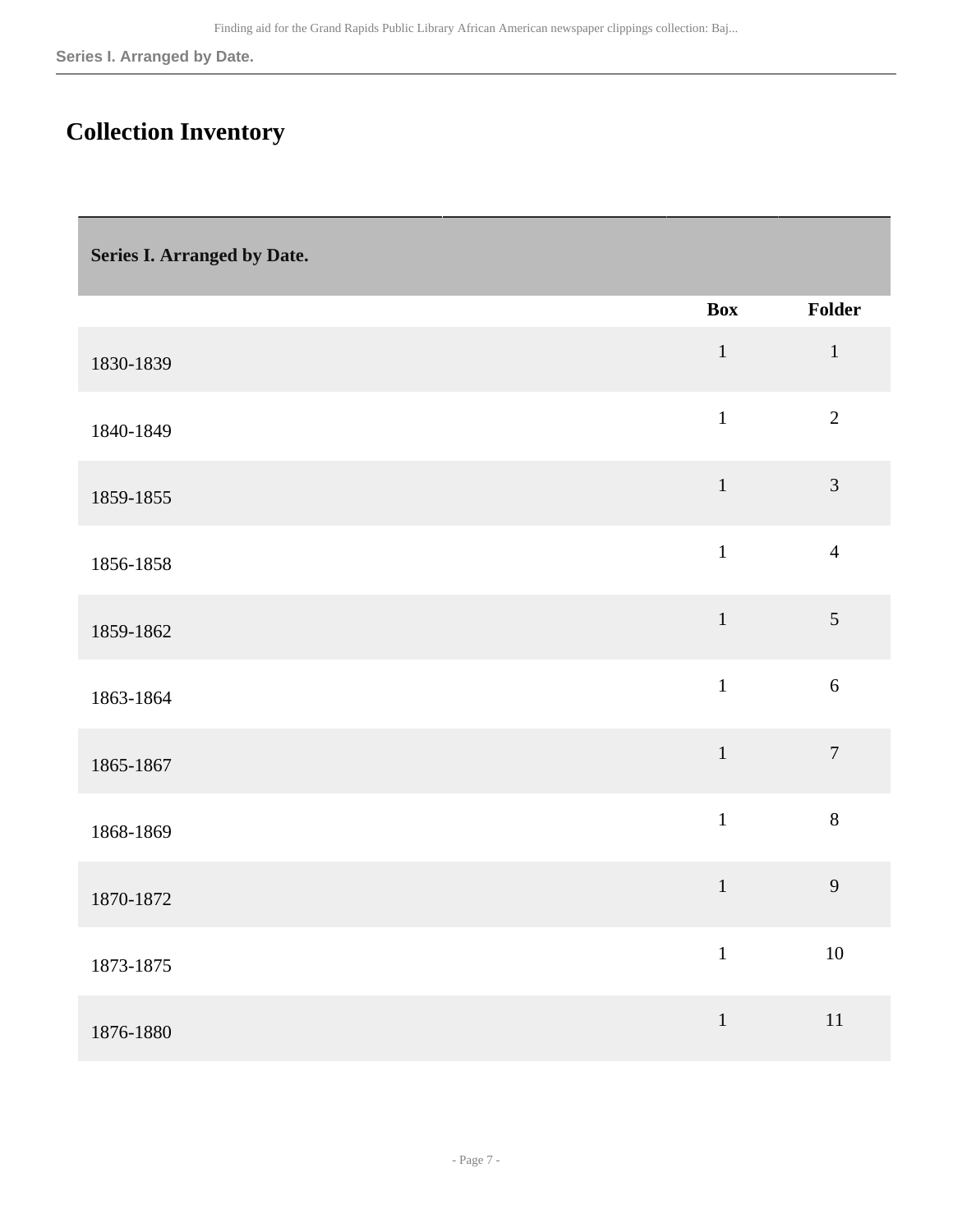#### **Series I. Arranged by Date.**

| 1881-1883 | $\,1\,$        | $12\,$           |
|-----------|----------------|------------------|
| 1884      | $\sqrt{2}$     | $\,1\,$          |
| 1885-1886 | $\overline{2}$ | $\overline{2}$   |
| 1887-1888 | $\sqrt{2}$     | $\overline{3}$   |
| 1889-1890 | $\overline{2}$ | $\overline{4}$   |
| 1891      | $\overline{2}$ | $\overline{5}$   |
| 1892-1893 | $\overline{2}$ | $\sqrt{6}$       |
| 1894-1895 | $\overline{2}$ | $\boldsymbol{7}$ |
| 1896-1899 | $\overline{3}$ | $\mathbf 1$      |
| 1900-1901 | $\mathfrak{Z}$ | $\sqrt{2}$       |
| 1902-1904 | $\mathfrak{Z}$ | $\mathfrak{Z}$   |
| 1905-1907 | $\overline{3}$ | $\overline{4}$   |
| 1908-1910 | $\mathfrak{Z}$ | 5                |
| 1911-1914 | $\mathfrak{Z}$ | $\sqrt{6}$       |